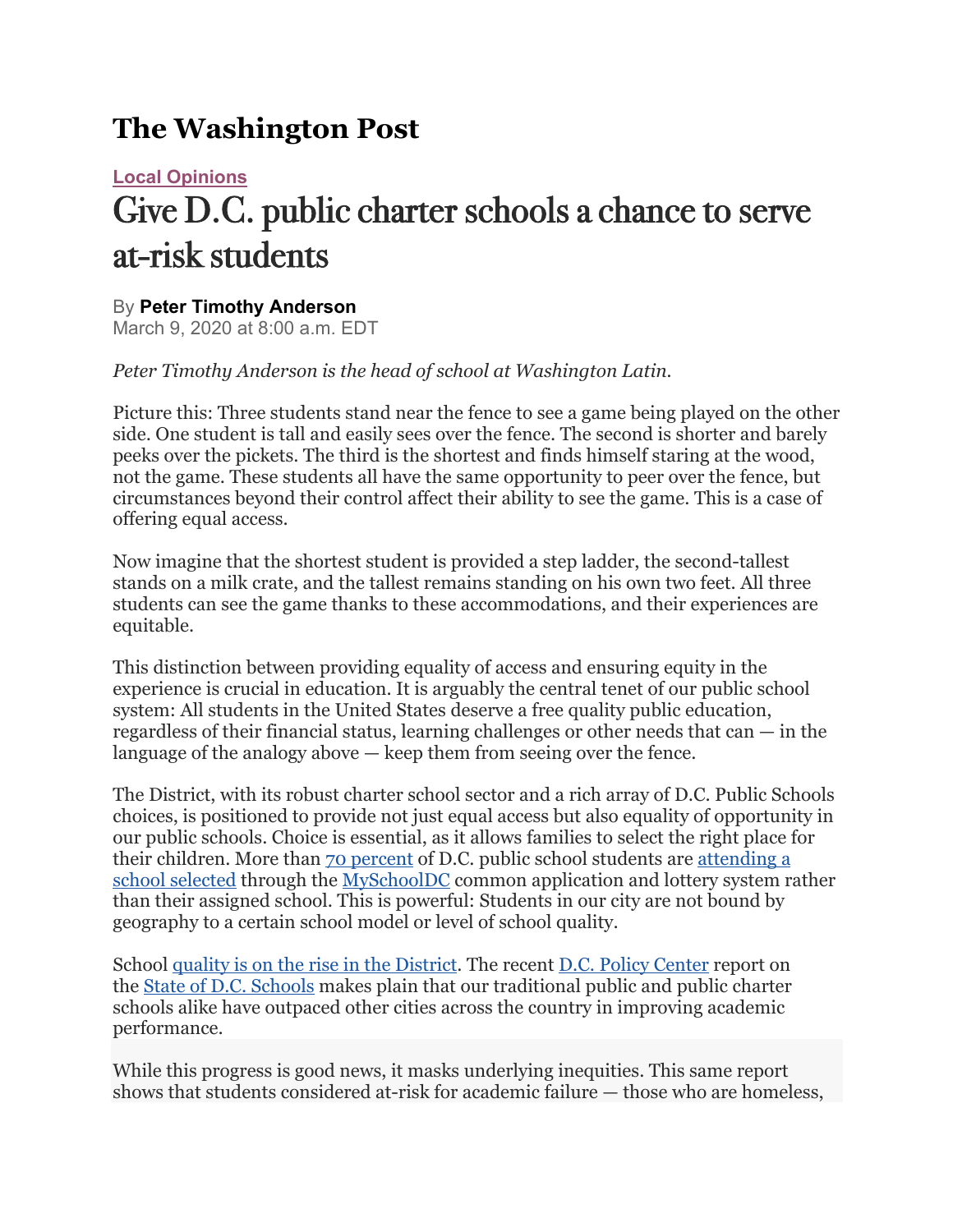recipients of welfare or food stamps or who are more than a year delayed in high school — are not improving at the same rate as their more advantaged peers and are falling further behind. With nearly half of D.C.'s public school populationdefined as at-risk, every D.C. resident has an interest in addressing this problem.

One obvious answer to this troubling gap is simple: ensure our at-risk families have access to the very best schools. As the head of school at Washington Latin, a public charter school in Ward 4, I have seen how vulnerable students can benefit in an environment with the resources and approach to serve them successfully. In the case of our school, students from all backgrounds benefit from our small classes, especially students who are struggling or need extra support.

Our classical curriculum and highly relational approach engage students who might otherwise "fall through the cracks." We know that it works, demonstrated by the academic achievement of our students with disabilities. And, last year, 58 percent of Latin's at-risk students who took the high school PARCC exam were proficient in English, more than twice the city average.

This solution of sending more at-risk students to the best school is more difficult to accomplish than it might seem. As more families are choosing to raise their children in the District, there is an ever-increasing demand for top-ranked public schools. But we all know that when there is not enough of anything to go around (in this case, quality schools), our most vulnerable students are likely to be the first to be squeezed out.

Having made significant progress in decoupling students' geography from their educational fate, the District must ensure that our most vulnerable students can access the best schools in the District and are not left behind as the city goes through a positive revitalization. We must act now to create mechanisms that ensure equity rather than simply providing equal access.

We are lucky to have a powerful lever in this work: the common lottery, MySchoolDC. Given that most public school families use it to select and apply to the right school for their children, the lottery is a tool for ensuring equity. Schools recruit enthusiastically for more at-risk students — and we have families from all eight wards who rank us at the top of their lottery choices. However, the system does not allow us to adjust our applicant pool to provide a preference for at-risk students.

Two potential amendments to the D.C. Code point the way forward. One amendment would allow public charter schools to provide a preference or set-aside for at-risk students, giving us the opportunity to bring our resources to bear in communities where we can be most helpful. Another would require a review of the statutory definition of atrisk to ensure that we are identifying and including the students in most need of support. Both of these considerations would serve District families and allow public schools to help achieve the city's overarching goal of continually improving the academic performance of all its students.